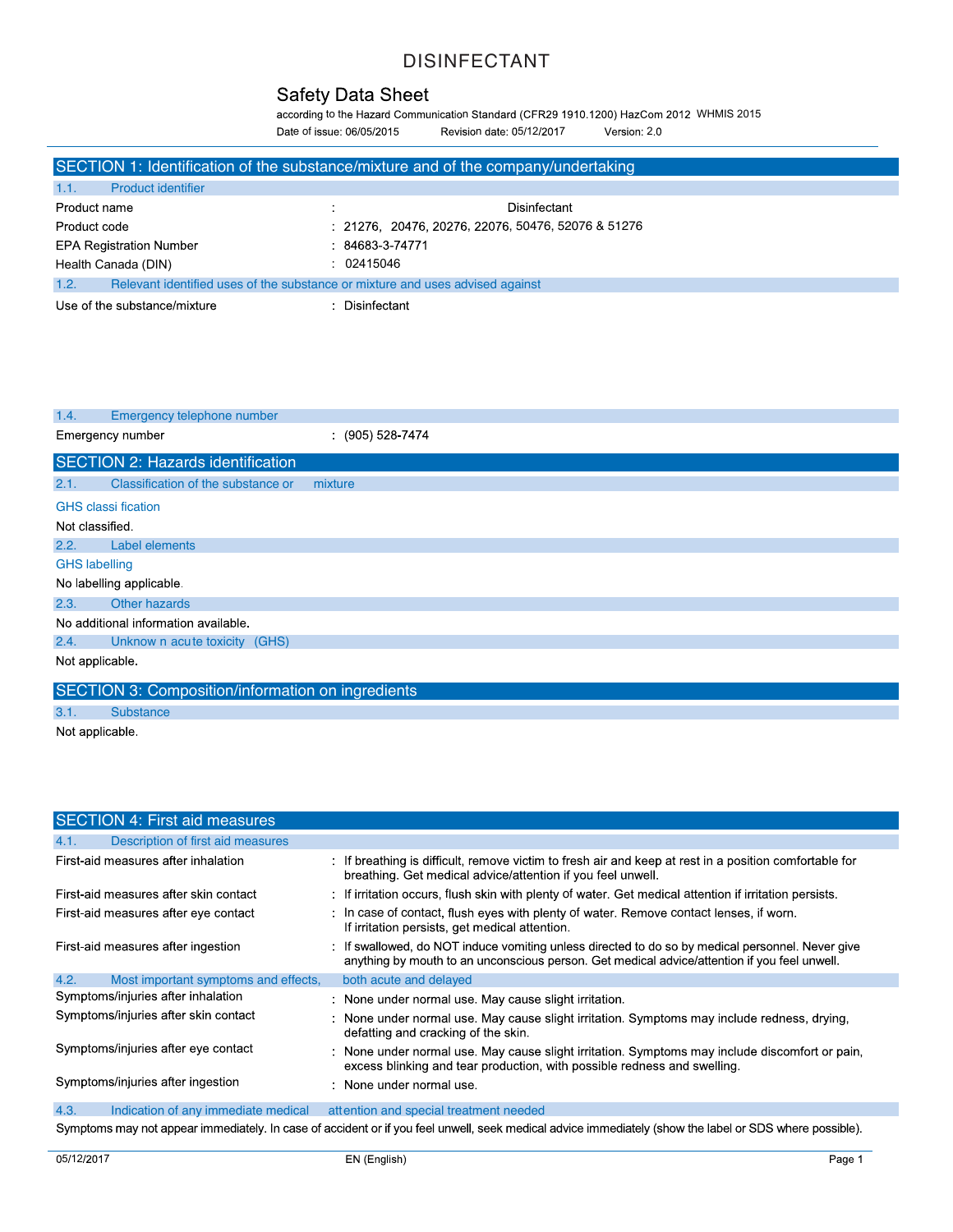to the Hazard Communication Standard (CFR29 1910.1200) HazCom 2012 WHMIS 2015

| <b>SECTION 5: Firefighting measures</b> |                                  |                                                                                                                       |  |
|-----------------------------------------|----------------------------------|-----------------------------------------------------------------------------------------------------------------------|--|
| 5.1.                                    | Extinguishing media              |                                                                                                                       |  |
| Suitable extinguishing media            |                                  | : Treat for surrounding material                                                                                      |  |
|                                         | Unsuitable extinguishing media   | : None known.                                                                                                         |  |
| 5.2.                                    | Special hazards arising from the | substance or mixture                                                                                                  |  |
| Fire hazard                             |                                  | : None known.                                                                                                         |  |
| 5.3.                                    | Advice for firefighters          |                                                                                                                       |  |
|                                         | Protection during firefighting   | : Keep upwind of fire. Wear full fire fighting turn-out gear (full Bunker gear) and respiratory<br>protection (SCBA). |  |

| <b>SECTION 6: Accidental release measures</b>                                                                           |                                                                                       |                                                                                                          |
|-------------------------------------------------------------------------------------------------------------------------|---------------------------------------------------------------------------------------|----------------------------------------------------------------------------------------------------------|
| 6.1.                                                                                                                    | Personal precautions, protective equipment and<br>emergency procedures                |                                                                                                          |
| General measures                                                                                                        |                                                                                       | : Use personal protection recommended in Section 8. Keep unnecessary personnel away from<br>the release. |
| 6.2.                                                                                                                    | Methods and material for containment                                                  | and cleaning up                                                                                          |
|                                                                                                                         | : Contain and/or absorb spill, then place in a suitable container.<br>For containment |                                                                                                          |
|                                                                                                                         | Methods for cleaning up                                                               | : Thoroughly wash the area with water after a spill or leak.                                             |
| 6.3.                                                                                                                    | Reference to other sections                                                           |                                                                                                          |
| See section 8 for further information on protective clothing and equipment and section 13 for advice on waste disposal. |                                                                                       |                                                                                                          |

|                          | SECTION 7: Handling and storage         |                                                                                                                           |
|--------------------------|-----------------------------------------|---------------------------------------------------------------------------------------------------------------------------|
| 7.1.                     | Precautions for safe handling           |                                                                                                                           |
|                          | Precautions for safe handling           | : Avoid contact with eyes. Do not swallow. Handle and open container with care.<br>When using do not eat, drink or smoke. |
| Hygiene measures         |                                         | : Wash hands with water as a precaution.                                                                                  |
| 7.2.                     | Conditions for s afe storage, including | any incompatibilities                                                                                                     |
|                          | Storage conditions                      | : Keep out of the reach of children. Keep container tightly closed. Store at room temperature.                            |
| $\overline{\phantom{0}}$ | $O = -100$ and $O = -100$               |                                                                                                                           |

7.3. Specific end use(s)

Not available.

| SECTION 8: Exposure controls/personal protection |                                                                            |  |
|--------------------------------------------------|----------------------------------------------------------------------------|--|
| 8.1.<br><b>Control parameters</b>                |                                                                            |  |
| No additional information available.             |                                                                            |  |
| 8.2.<br><b>Exposure controls</b>                 |                                                                            |  |
| Appropriate engineering controls                 | : No special precuations.                                                  |  |
| Personal protective equipment                    | : Avoid all unnecessary exposure.                                          |  |
| Hand protection                                  | : None necessary under normal conditions of use.                           |  |
| Eye protection                                   | : None necessary under normal conditions of use.                           |  |
| Skin and body protection                         | : None necessary under normal conditions of use.                           |  |
| Respiratory protection                           | : None necessary under normal conditions of use.                           |  |
| Environmental exposure controls                  | : Maintain levels below Community environmental protection thresholds.     |  |
| Other information                                | : Handle according to established industrial hygiene and safety practices. |  |

# SECTION 9: Physical and chemical properties

| 9.1.          | Information on basic physical and | chemical properties   |     |
|---------------|-----------------------------------|-----------------------|-----|
|               | Physical state                    | : Liquid              |     |
| Appearance    |                                   | : Clear               |     |
| Color         |                                   | : No data available   |     |
| Odor          |                                   | : Light lemon & thyme |     |
|               | Odor threshold                    | : No data available   |     |
| pH            |                                   | $.4.0 - 5.0$          |     |
| Melting point |                                   | : As per water        |     |
|               | Freezing point                    | : As per water        |     |
| Boiling point |                                   | : As per water        |     |
| 05/12/2017    |                                   | EN (English)          | 2/4 |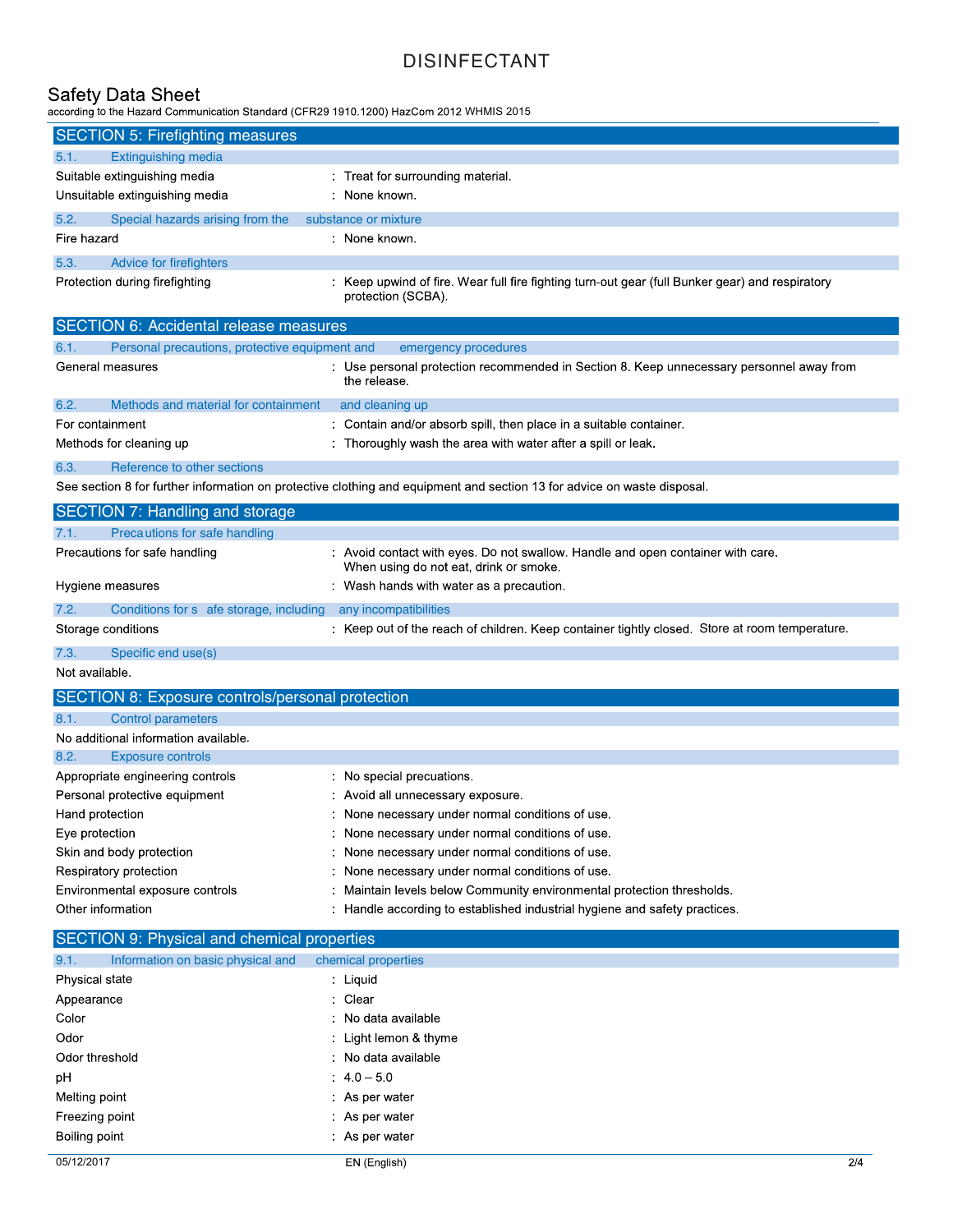Safety Data Sheet according to the Hazard Communication Standard (CFR29 1910.1200) HazCom 2012 WHMIS 2015

| Flash point                                | : Not applicable    |
|--------------------------------------------|---------------------|
| Relative evaporation rate (butylacetate=1) | : As per water      |
| Flammability (solid, gas)                  | : Not flammable     |
| <b>Explosive limits</b>                    | : Not applicable    |
| Explosive properties                       | : No data available |
| Oxidising properties                       | : No data available |
| Vapor pressure                             | : Not applicable    |
| Relative density                           | $: 1.00 - 1.02$     |
| Relative vapor density at 20 °C            | $:$ Not applicable  |
| Solubility                                 | : Soluble in water  |
| Partition coefficient: n-octanol/water     | : No data available |
| Log Kow                                    | : No data available |
| Auto-ignition temperature                  | : Not combustible   |
| Decomposition temperature                  | : No data available |
| Viscosity                                  | : As per water      |
| 9.2.<br>Other information                  |                     |

No additional information available.

|                                                             | SECTION 10: Stability and reactivity                        |  |
|-------------------------------------------------------------|-------------------------------------------------------------|--|
| 10.1.                                                       | Reactivity                                                  |  |
|                                                             | No dangerous reaction known under conditions of normal use. |  |
| 10.2.                                                       | <b>Chemical stability</b>                                   |  |
|                                                             | Stable under normal storage conditions.                     |  |
| 10.3.                                                       | Possibility of hazardous reactions                          |  |
| No dangerous reaction known under conditions of normal use. |                                                             |  |
| 10.4.                                                       | Conditions to avoid                                         |  |
| None known.                                                 |                                                             |  |
| 10.5.                                                       | Incompatible materials                                      |  |
| None known.                                                 |                                                             |  |
| 10.6.                                                       | Hazardous decomposition products                            |  |
| None known.                                                 |                                                             |  |

# SECTION 11: Toxicological information

11.1. Information on toxicological effects

Acute toxicity in the contract of the classified.

| Benefect Botanical Decon 30 Disinfectant           |                                                                                                                                                                          |
|----------------------------------------------------|--------------------------------------------------------------------------------------------------------------------------------------------------------------------------|
| LD50 oral rat                                      | > 2000 mg/kg                                                                                                                                                             |
| LD50 dermal rabbit                                 | > 2000 mg/kg                                                                                                                                                             |
| LC50 inhalation rat                                | $>$ 20 mg/l/4h                                                                                                                                                           |
| Skin corrosion/irritation                          | Based on available data, the classification criteria are not met.                                                                                                        |
| Serious eye damage/irritation                      | Based on available data, the classification criteria are not met.                                                                                                        |
| Respiratory or skin sensitization                  | Based on available data, the classification criteria are not met.                                                                                                        |
| Germ cell mutagenicity                             | Based on available data, the classification criteria are not met.                                                                                                        |
| Carcinogenicity                                    | Based on available data, the classification criteria are not met.                                                                                                        |
| Reproductive toxicity                              | Based on available data, the classification criteria are not met.                                                                                                        |
| Specific target organ toxicity (single exposure)   | : Based on available data, the classification criteria are not met.                                                                                                      |
| Specific target organ toxicity (repeated exposure) | Based on available data, the classification criteria are not met.                                                                                                        |
| Aspiration hazard                                  | Based on available data, the classification criteria are not met.                                                                                                        |
| Symptoms/injuries after inhalation                 | : None under normal use. May cause slight irritation.                                                                                                                    |
| Symptoms/injuries after skin contact               | None under normal use. May cause slight irritation. Symptoms may include redness, drying,<br>defatting and cracking of the skin.                                         |
| Symptoms/injuries after eye contact                | None under normal use. May cause slight irritation. Symptoms may include discomfort or pain,<br>excess blinking and tear production, with possible redness and swelling. |
|                                                    |                                                                                                                                                                          |